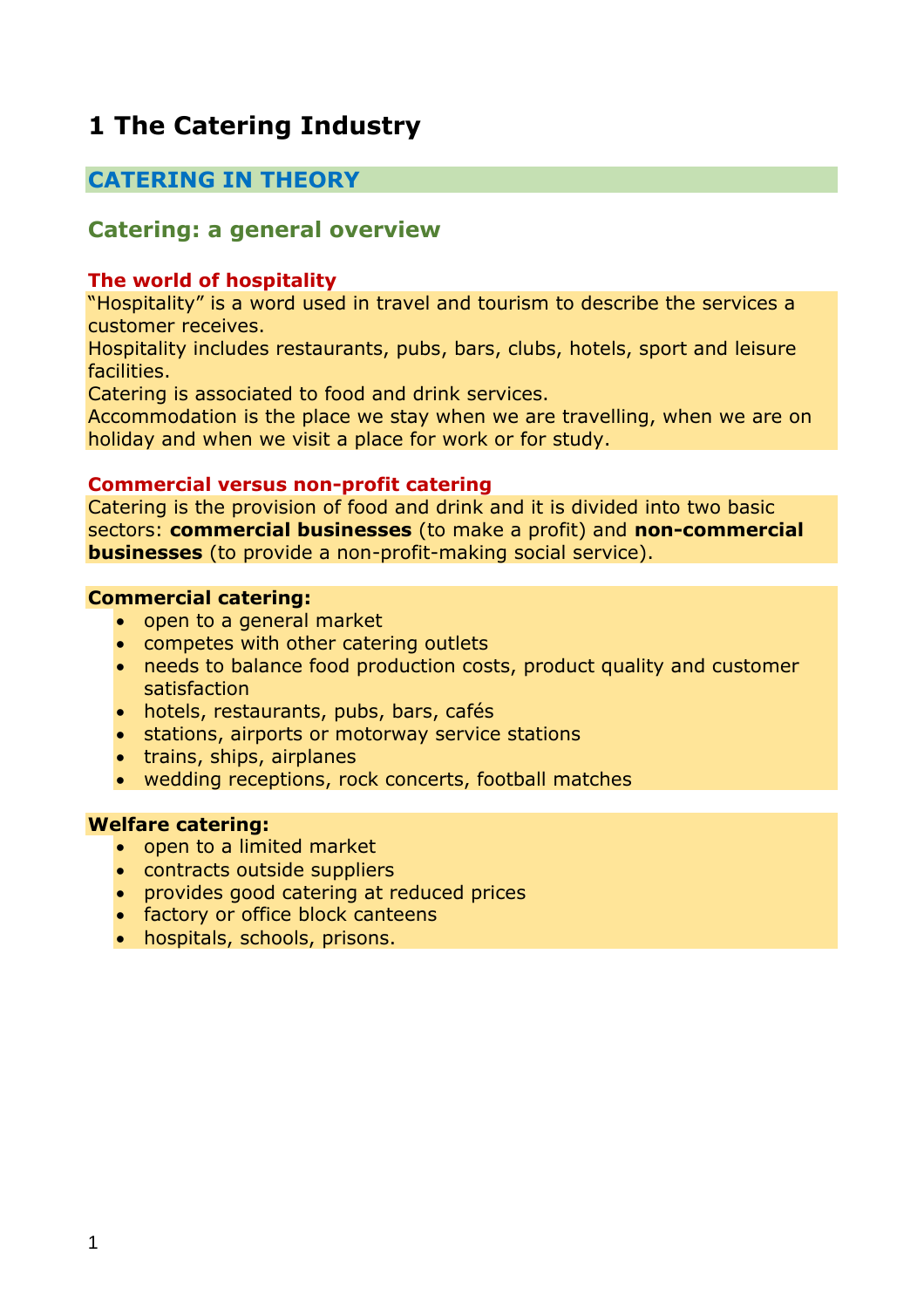# **Bars and restaurants**

## **Types of bars**

A bar is a place where you go to buy and drink alcoholic or soft beverages. There are many different kinds of bars.

| <b>Types of bars</b>        | <b>Characteristics</b>                                                                                                                                      |
|-----------------------------|-------------------------------------------------------------------------------------------------------------------------------------------------------------|
| pub (public house)          | specialises in beer and often serves food too, more<br>informal than other types of bars, often open in the<br>day and always open at night                 |
| cocktail bar                | specialises in cocktails and drinks, usually open at<br>the same times as pubs, more sophisticated and<br>expensive                                         |
| coffee bar                  | serves coffees, non-alcoholic drinks and<br>refreshments (sandwiches and cakes), usually open<br>during the day, not very expensive, friendly<br>atmosphere |
| snack bar                   | informal, inexpensive restaurant that serves non-<br>alcoholic drinks and sandwiches or snacks, usually<br>open only during the daytime                     |
| lounge bar or<br>saloon bar | public room in a hotel or restaurant which serves<br>alcoholic drinks, more luxurious than other bars,<br>more expensive drinks, open later than pubs       |
| wine bars                   | specialise in selling different types of wine, but you<br>can often order a meal, more sophisticated and<br>expensive than pubs, always open at night       |
| nightclubs                  | you can dance, drink alcohol and enjoy<br>entertainment such as live music                                                                                  |

## **Types of restaurants**

Restaurants are places where meals are prepared and served to customers sitting at tables.

| <b>Different forms</b> | <b>Characteristics</b>                                |  |
|------------------------|-------------------------------------------------------|--|
| ethnic restaurants     | serve food from different countries like India, China |  |
|                        | or Mexico                                             |  |
| hotel restaurants      | may be used mostly by hotel quests or may be          |  |
|                        | separate entities like Claridge's Restaurant in       |  |
|                        | London                                                |  |
| specialty restaurants  | serve particular types of food (vegetarian, seafood,  |  |
|                        | steaks) or use particular cooking techniques          |  |
|                        | barbecue or smokehouse)                               |  |
| brasseries or bistros  | French-style restaurants, similar to an Italian       |  |
|                        | trattoria, limited menu of food at reasonable prices  |  |
| gastropubs             | popular and cheap places to eat in the UK,            |  |
|                        | restaurants in pubs, offering simple tasty meals      |  |
| cafés, cafeterias,     | usually open only during the day, serve hot and       |  |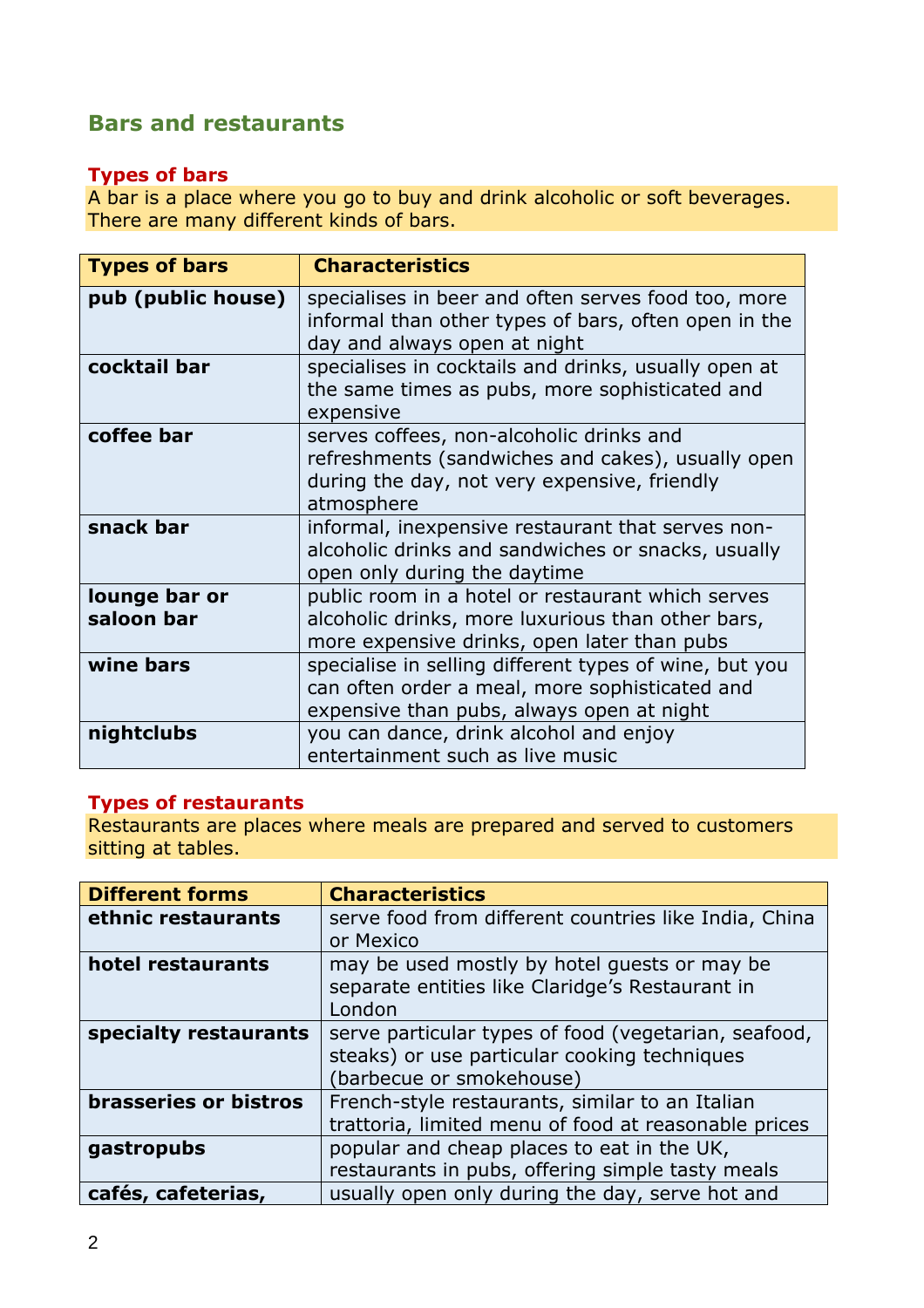| delis or coffee<br>houses                                                   | cold snacks and drinks, cakes and pastries                                                                                                              |
|-----------------------------------------------------------------------------|---------------------------------------------------------------------------------------------------------------------------------------------------------|
| fast-food<br>restaurants, family-<br>style dining,<br>celebrity chef chains | franchise or chain restaurants where you can eat<br>similar dishes in different restaurants across the<br>country or across the world (e.g. McDonald's) |
| pop-up restaurants<br>or supper clubs                                       | temporary restaurants at outdoor venues (music<br>festivals or sporting events), in pubs or restaurants<br>or in people's homes.                        |

## **Bars and restaurants: services and facilities**

There is a wide range of catering **services** and **facilities.**

- At **fine dining restaurants**: full service and more comfortable facilities (seating area with tables and chairs, toilet or cloakroom facilities).
- In **casual dining** or **fast-food outlets**: more limited service or entirely self-service and more basic facilities.
- In **bars**: combination of self-service and waiter-service at tables, facilities can vary (performance areas for live music, karaoke, stand-up comedy and sport areas, dining facilities, free wi-fi service).

## **Typical bars and restaurants in the UK**

**Inns**: established in Roman Britain, they offered travelers food, drink and accommodation, stables and feed for their horses.

**Taverns**: opened by the Romans, they served food and wine.

**Alehouses**: opened by the Britons, who produced and served ale in their own homes.

By the 16<sup>th</sup> century alehouses, inns and taverns all became known as **public houses** and then as **pubs**.

## **Typical bars and restaurants in the US**

**American diners**: originally prefabricated structures used to prepare and serve food to the public (the first diner was opened in the  $19<sup>th</sup>$  century). Fastfood chains like McDonald's and Kentucky Fried Chicken evolved from diners. **Saloon bars**: symbolize America's past. They opened as the American pioneers went West (the earliest saloon was established for traders in 1822).

#### **Famous food outlet chains**

Fast-food restaurants are often part of a **chain** or **franchise**:

- McDonald's, Burger King, KFC (Kentucky Fried Chicken), Nando's (famous spicy sauce called "Peri-Peri")
- Pizza Hut, Pizza Express, Ask
- Hard Rock Café (a famous **theme restaurant**)
- Bubba Gump Shrimp Co. Restaurant (a chain inspired by the film *Forrest Gump*).